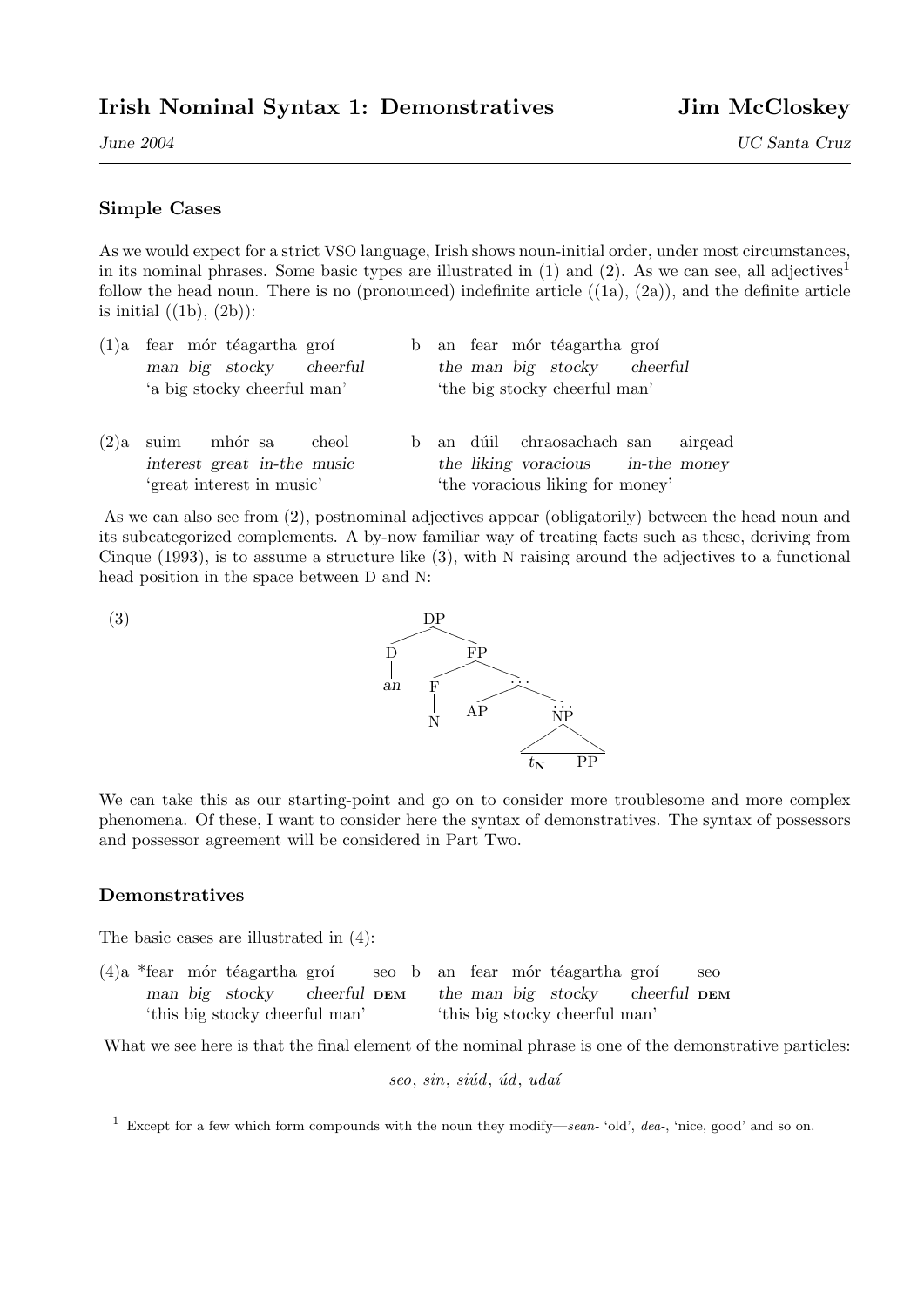which make a three-way distinction between proximate (see), most distal (siúd, úd, or udaí), and intermediate (sin):

 $(5)$  an bhean seo, an bhean sin, an bhean siúd, an bhean udaí

'this woman', 'that woman', 'yon woman', 'yonder woman'

As illustrated in (4), the demonstrative particles must co-occur with the (initial) definite determiner, giving rise to the common view that these elements are discontinuous determiners:  $an \dots seo$ ; an  $\ldots$  sin; an  $\ldots$  singled; an  $\ldots$  udat A closer look at the evidence, however, suggests that this view is mistaken.

#### Bare Demonstratives

Observe firstly that the demonstrative particles commonly occur alone in the kinds of uses seen in (6):

| $(6)a$ Tabhair domh sin. |  |                         | b Tá |  | seo ag goillstean orm.                      |  |  |  |
|--------------------------|--|-------------------------|------|--|---------------------------------------------|--|--|--|
| give $[IMPV]$ to-me DEM  |  |                         |      |  | be <b>PRES</b> DEM bother <b>PROG</b> on-me |  |  |  |
| 'Give me that.'          |  | 'This is bothering me.' |      |  |                                             |  |  |  |

This use is subject to a restriction similar to that found in English, namely that the referent must be inanimate.

## Demonstratives with Pronouns

Demonstratives may also co-occur with the whole range of personal pronouns, yielding structures such as (7):

|                              |  | $(7)$ a Chuaigh sé seo ar seachrán | b B'fhearr liom é seo fanacht                     |  | sa bhaile. |
|------------------------------|--|------------------------------------|---------------------------------------------------|--|------------|
| go <b>PAST</b> he DEM astray |  |                                    | $I'd$ prefer him DEM stay $[-\text{FIN}]$ at-home |  |            |
| This person went astray.'    |  |                                    | 'I'd prefer for this person to stay at home.'     |  |            |

#### Demonstratives with Proper Nouns

Finally, demonstratives combine even with proper names to yield structures like those in  $(8)$ :

| (8) |              | a Muiris Bhidí seo<br>(SHS 45)<br>'this person Muiris Bhidí'                                                                           |
|-----|--------------|----------------------------------------------------------------------------------------------------------------------------------------|
|     | b            | Peigí Bhrocach seo<br>(SSOTC 312)<br>'this person Peigí Bhrocach'                                                                      |
|     | C            | Jackie seo (SHS 201)<br>'this Jackie person'                                                                                           |
|     | <sub>d</sub> | miosúr i nGoll seo<br>Bhí urradh as<br>was strength out-of measure in<br>DEM<br>(SHS 175)<br>'This guy Goll had astonishing strength.' |
|     | e            | Burton Conyngham seo<br>'this guy Burton Conyngham'<br>SgC023                                                                          |

Note that this usage is not associated with a use of the proper name as an identifier of a set of people all of whom bear the same name (as in 'Every Robin I know is a man.') The typical use is rather to refer again to a recently-introduced discourse referent who has been named.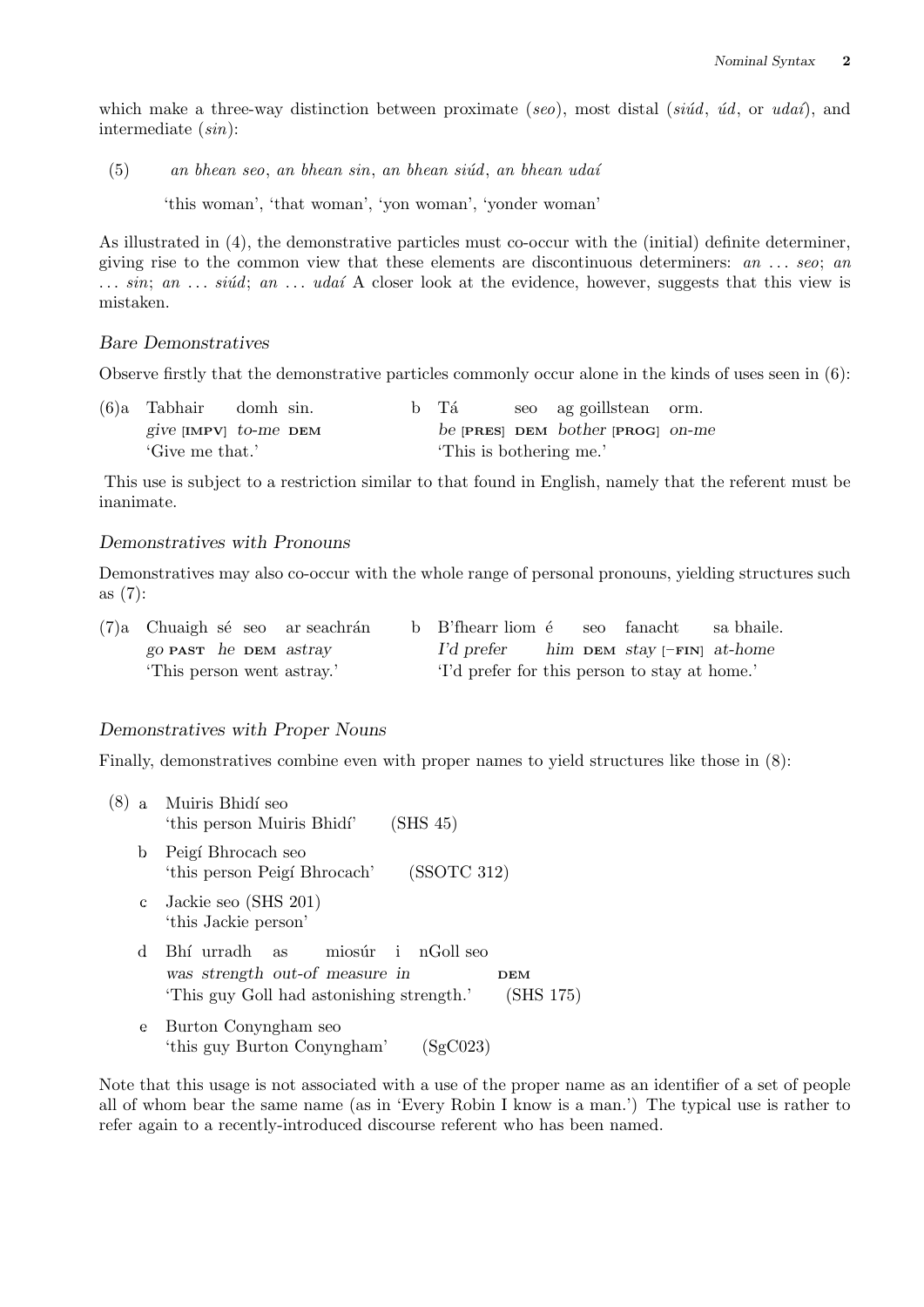## Demonstratives with Vocatives

For completeness, it is worth adding that the demonstrative particles may also combine with vocatives:

(9) a. a bhean seo VOC woman DEM b a bhean udaí VOC woman DEM

It is not easy to render such usages accurately in English, but (9b) might be something like: 'Hey you over there!' when addressed to a woman.

## A Generalization

The syntax of vocatives is mysterious enough that it's not clear what to make of this last observation, but overall the generalization that emerges from these observations seems clear enough—demonstrative particles in Irish combine with definite DP's of all types. Their use with the definite article is just one sub-part of this larger pattern, and there are in fact no discontinuous determiners.

A straightforward way of capturing this pattern is to assume that the Demonstrative 'particles' are heads (possibly themselves D) which select definite DP's. The 'bare' use seen in (6) can be understood now as the intransitive variant of the demonstrative head.

This conclusion is also reached, on more or less independent grounds, by Doyle (2002: 173–182).

In accounting for the word order facts, we could assume either that the head-final order is underived (i.e. this head takes its complement on the left), or else we could assume that the demonstrative head has some property which forces raising of a definite DP from within its domain to its specifier. (See Doyle (2002: 179–180) for an interesting proposal about what the crucial property may be.)



The first of these options goes against the grain of most syntactic work these days, and most or many theoreticians would be unwilling to cede to a given head the ability to determine whether its complement appeared on the right or on the left. However evidence from within the language itself for chosing one or other option is not easy to come by. We will consider one possible argument below.

For the moment, I am most interested in the general conclusion that demonstratives in Irish are heads which select definite DP's.<sup>2</sup>

<sup>&</sup>lt;sup>2</sup> Leaving open the possibility that the selectional relation is perhaps mediated by functional structure below the demonstrative head. The kind of movement illustrated in (9) is informulable given the theory of Bare Phrase Structure, and is explicitly banned in ongoing work by David Pesetsky and Ester Torrego. The basic analysis sketched here will however survive if there is functional structure below Dem. An exactly parallel set of issues arises with respect to the universal quantifier *uilig*, which also appears in apparently head-final structures:

<sup>(</sup>i) na bádaí móra uilig the boats large all "all the large boats"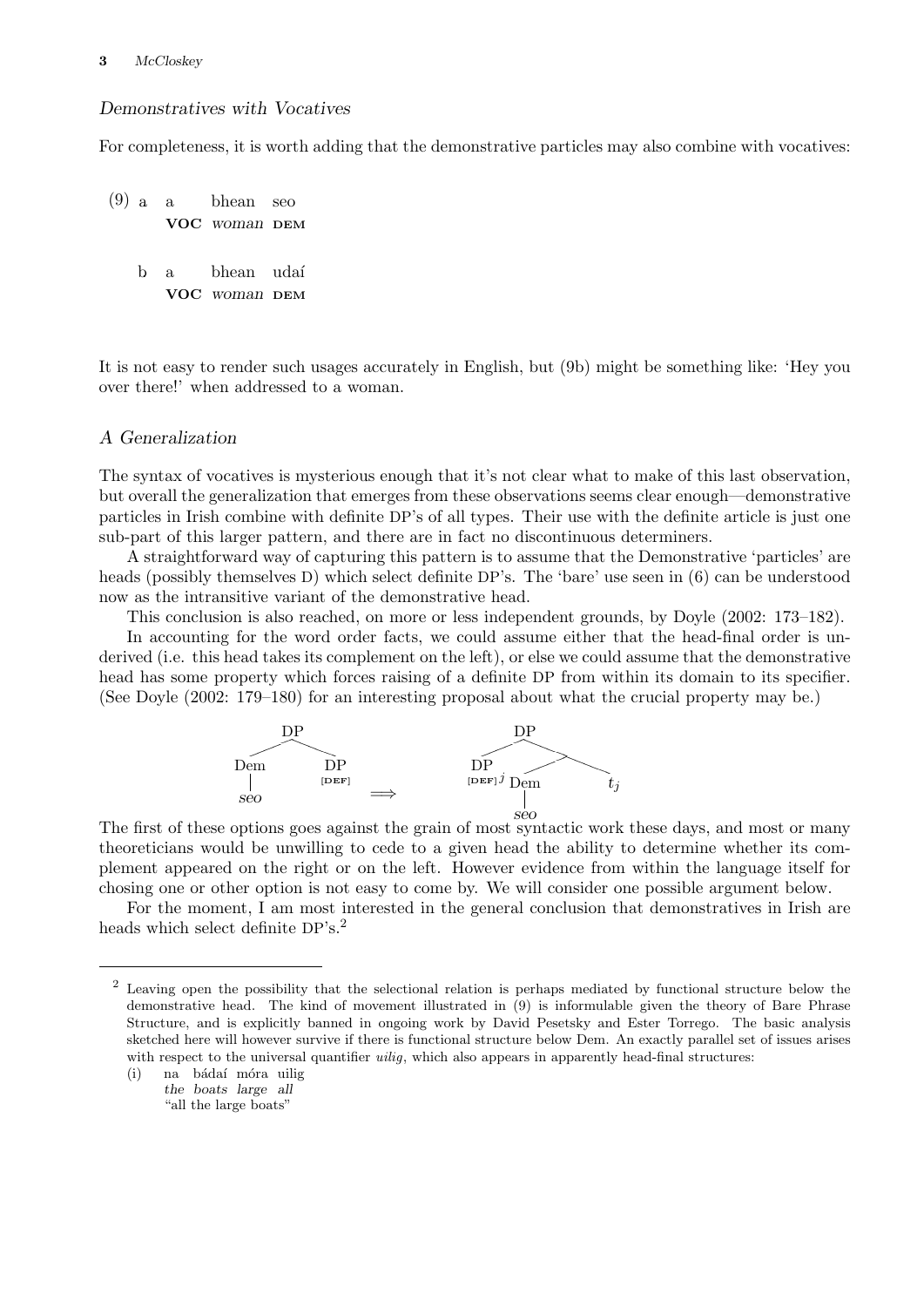### Coordination

This general idea immediately makes sense of the kind of coordination data seen in (10):

 $(10)$  na fir agus na mná sin ... the men and the women DEM 'those men and women . . .'

(10) now simply reflects the expected possibility that the definite DP-complement of Dem might be a coordinate DP. It is less obvious how it should be understood if  $na \dots$  see is a discontinuous determiner.

## Base Generation or Movement?

An argument for the raising analysis sketched above can perhaps be built from observations concerning the element eile meaning 'other'. The commonest use of this element is seen in the schematic structure given in  $(11)$ , exemplified in  $(12)$ :

- (11)  $\left[\text{DP } (D) \right]$  (Num) N (AP)  $\left(\text{AP}\right)$  ... eile (RC) ]
- (12) na ceithre bádaí móra eile a bhí sa chuan the four boats big other <sup>C</sup> be PAST in-the harbour 'the four other large boats that were in the harbour'

The element appears after all the post-nominal adjectives, but precedes relative clauses, which are always in absolute final position within DP. Eile attach to certain indefinite pronouns, such as the interrogative in (13):

 $(13)$  Cé eile a bhí i láthair? who other c be **PAST** present 'Who else was present?'

In this and similar uses, it seems to be strandable under movement. Consider, for instance,  $(14)$ , which probably involves raising of the interrogative pronoun from within the complement domain of the preposition to its specifier position:

(14) Cé leis a raibh tú ag caint  $\frac{1}{2}$ ? who with-him c be **PAST** you talk [PROG] 'Who were you talking to?'

When the pronoun in question is modified by *eile*, the only possible outcome is the one in  $(15)$ , with eile separated from the pronoun it modifies:

 $(15)$  Cé leis eile a raibh tú ag caint – ? who with-him other <sup>C</sup> be PAST you talk [PROG] 'Who else were you talking to?'

This observation seems to suggest that eile can be stranded when the element to which it attaches undergoes movement.

A similar phenomenon can be seen with free relatives. Free relatives in Irish take the form schematized in (16):

(16)  $\left[ \text{DP} \left[ C_{pro} \left[ \text{TP} \dots \right] - \dots \right] \right]$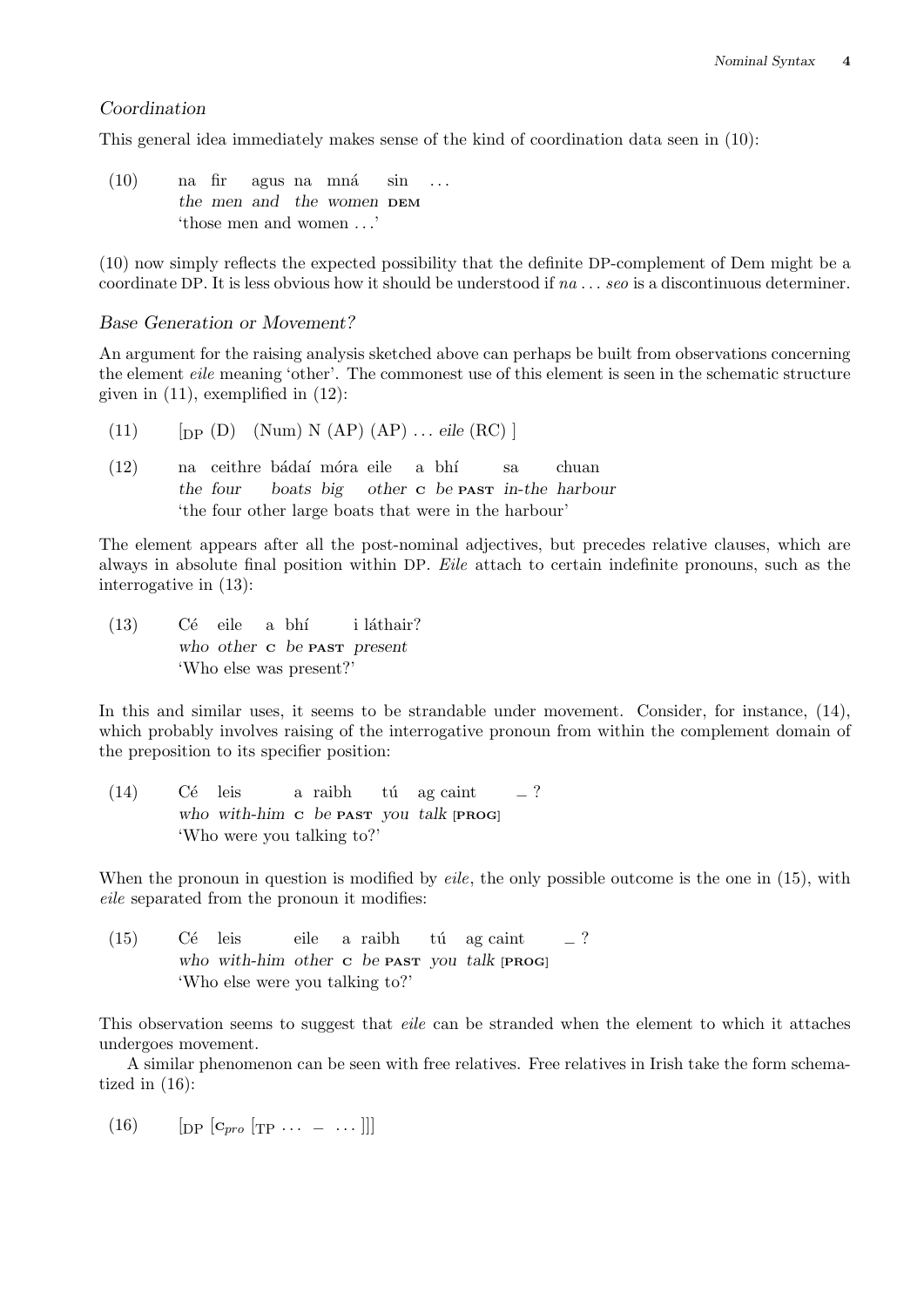A typical example is (17):

 $(17)$  Bhí súile  $[$ DP a raibh – sa teach a orainn be **PAST** eyes c be **PAST** in-the house on-us 'The eyes of everyone who was in the house were on us.'

That is, such structures have the distribution of DP's (appearing, for example, in possessor position in (17)), but in terms of their internal structure, they apparently consist only of a CP—one which is headed by the 'indirect relative' complementizer and which contains a gap created by A-movement. Such structures clearly involve movement (probably of a pronominal operator) from the position of the gap to the head of the clause. In that light, consider (18):

(18) i dteannta a raibh – eile ina leith along-with <sup>C</sup> be PAST other in-its-favour 'along with all the others who were in favour of it' (U 364)

What we have in (18) is an occurence of *eile* in the position of the gap but modifying an element with much higher scope. The obvious (and I think correct) analysis is that *eile* begins its syntactic life as a modifier of the element (a 'pronominal operator') which undergoes  $\overline{A}$ -movement, and that it is stranded when that operator undergoes fronting.

There is reason to believe, then, that there is something about the syntax of eile which means that it can be stranded, at least in certain circumstances, under movement.

Consider, in that light, the interaction of this element with the demomstrative particles. The relevant examples are ones like 'this other man'. In fact (at least in many dialects) there are two word order possibilities in such a case:

- (19) a. an fear seo eile the man DEM other 'this other man'
	- b. an fear eile seo the man other DEM 'this other man'

(19a) can be understood as another instance of stranding of eile under movement, if the definite DP raises to the specifier position of seo. Stranding must be regarded as optional, to also allow for (19b). It is much less clear how (19a) might be accounted for on an analysis in which the definite DP was merged directly as the complement of Dem.

This argument has a certain appeal, but is clearly weakened by the fact that hardly anything is at present understood about the syntax of the element eile.

A more secure argument can, I believe, be constructed from the interaction between demonstratives and possessors, but there is too much about that interaction that I do not understand for me to be able to develop that argument here.

> Department of Linguistics University of California, Santa Cruz Santa Cruz, California 95064

mcclosk@ucsc.edu http://people.ucsc.edu/˜mcclosk